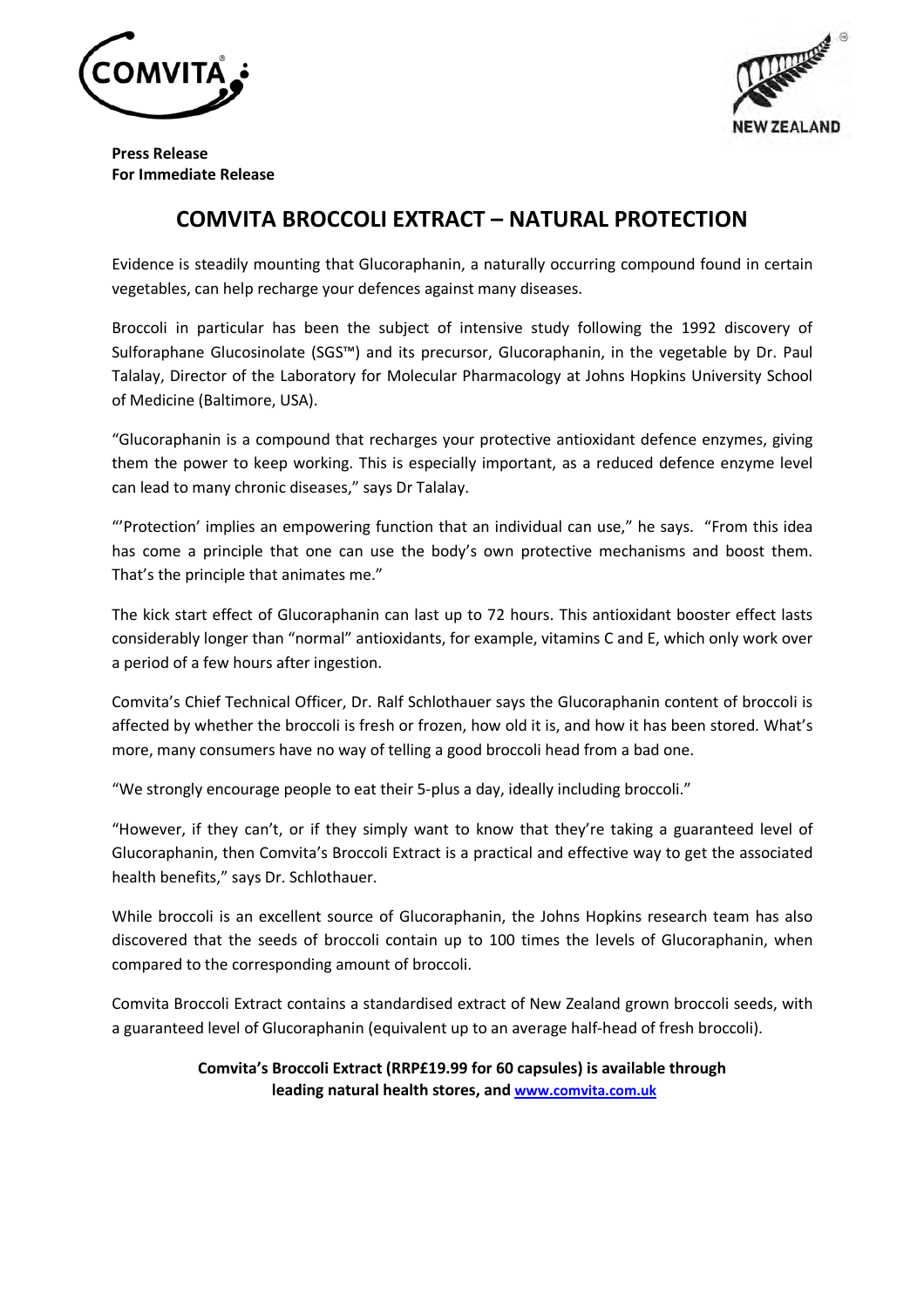\*Terry, P. et al. 2001. Brassica vegetables and breast cancer risk. JAMA. 286:2975 – 2977. Kolonel, L. et al. 2000. Vegetables, fruits, legumes and prostate cancer: a multicentre case-control study. Cancer Epidemiol, Biomark. Prev. 9:795-804.

Zhang, S. et al. 2000. Intake of fruits, vegetables and related nutrients and the risk of non-Hodgkin's lymphoma among women. Cancer Epidemiol. Biomark. Prev.9:477-485.

Always read the label and use only as directed. If symptoms persist, see your healthcare professional.

## TAPS: PP6806

- Ends-

#### For further information, images, interviews or samples for tasting, please contact:

Claire Newlands, Senior Product Manager, Comvita UK Limited Ph: 01628 779 460 / 07933 293535, claire.newlands@comvita.com

## Editor's notes

#### About Disease and Diet

Despite our increased pharmaceutical health expenditure and our modern imaging techniques, statistics show that in developed societies, we are not winning the war against many chronic diseases. Our diets are now rich in processed and 'fast' foods, all high in fats and sugars and low in natural vitamins, minerals and phytochemicals.

For the last 25,000 years we were hunter/gatherers and the human body lived on unrefined food sources. Our diet has changed so quickly that our genes have not had time to adapt. The great mismatch between the foods we have evolved to eat and what we actually eat today could be contributing to our escalating disease rates.

People are living longer but the time spent in poor health is increasing. Over the last century we have made rapid scientific advances but in developed societies the incidence of major diseases has increased.\*\* In the Western world, our current pharmaceutical model is one of treatment rather than prevention. Comvita believes that rather than waiting for diseases to occur, it makes sense to look for ways to prevent it in the first place.

\*\*www.seer.cancer.gov/statistics Masso Gonsalez, E. et al. 2009. Trends in the prevalence and incidence of diabetes in the UK: 2006 – 2005. J. Epidemiol. Community Health.

#### About Dr. Paul Talalay

Paul Talalay, M.D., is the John Jacob Abel Distinguished Service Professor of Pharmacology and Director of the Laboratory for Molecular Sciences at Johns Hopkins University School of Medicine in Baltimore, USA. He also is the founder of The Brassica Chemoprotection Laboratory, which is dedicated to studying edible plants that induce protective enzyme activity in the body and may help prevent cancer development.